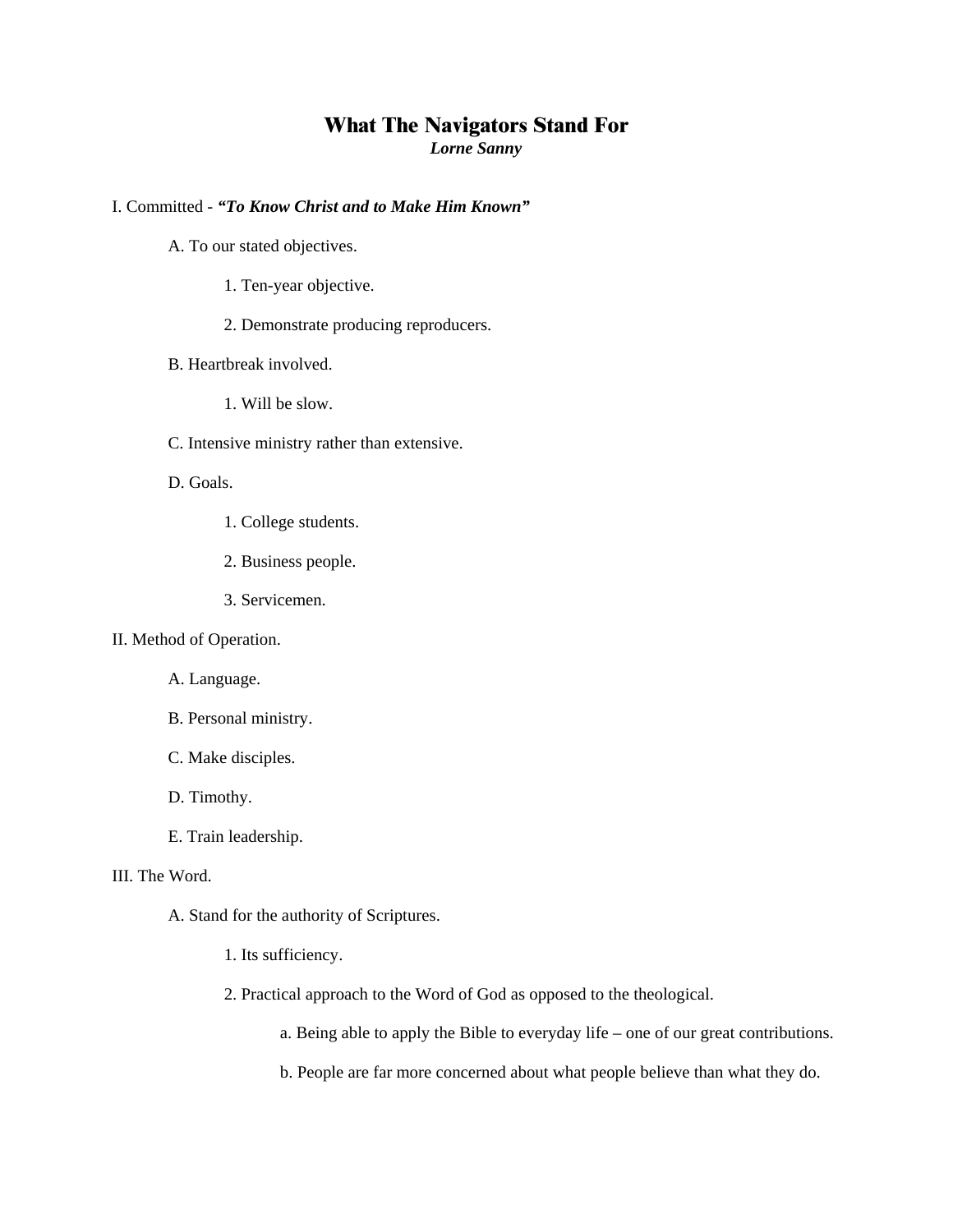3. Its infallibility - faith in practice.

4. All Scripture can be relied upon if it has been impressed upon us by the Holy Spirit; it may not all have been written to us but has been all written for us.

B. Difference between biblical and Bible-centered.

1. Can be biblical and cold.

- 2. Can be biblical and have no life to it.
- 3. Danger of taking Nav principles and building up something outside of the Bible.

4. Must get into the Word itself, out from which we get our principles.

- 5. Must sit down with the Word in counsel.
- 6. Word guides subjectively, as well as objectively.
- 7. Authority of Scriptures is not a matter for argument but rather of faith.
- C. Scripture memory.

1. Not particularly popular.

2. Some claim you can't take texts and memorize (example of Lord Jesus quoting Deuteronomy) Look at Hebrews.

D. Romans 12 (Philips translation).

Romans 12:1

Dr. Jeppson stated he would not compliment anyone because the heart of man is so proned to pride. We need this constant guard against pride. As we get older this business of security becomes more important. We ought to provide for our household. That's correct. However, don't let the world around you squeeze you into its mold. No person's life is changed until their thinking is changed.

Romans 12:2, 3

We talked about this last year. We have only one little part of the picture in the Navs. God has given us that. We have nothing to brag about. We should have a sane estimate of what God has given us and move out and use them for the greatest glory of Christ. God is going to allow us to make a contribution to this generation. He will answer prayer.

# Romans 12:4, 5

We believe the church is the one body through which God is going to work. Therefore, we expect that every staff member will be identified with a local church of their own choice. Concerning the ecumenical movement today, I am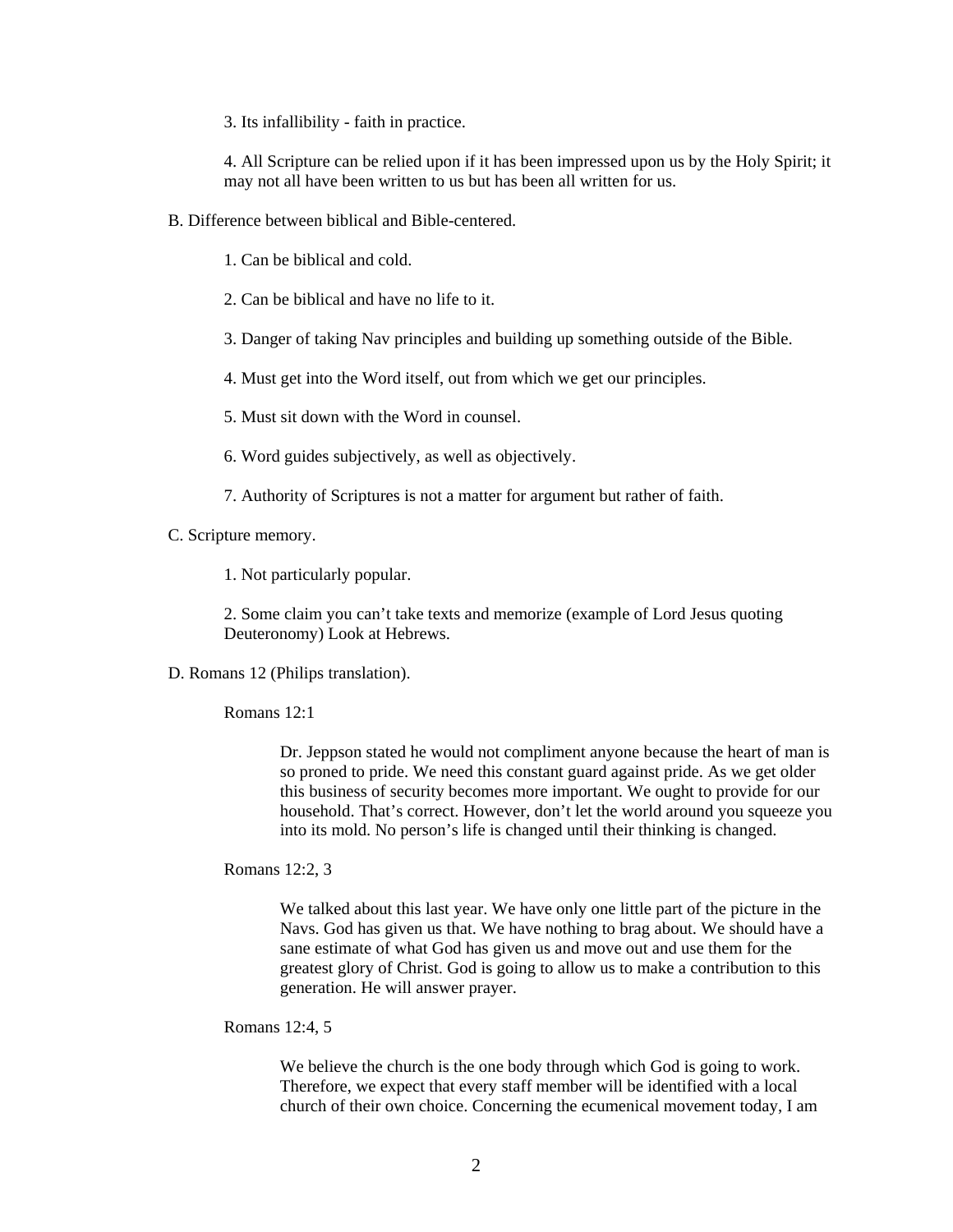not giving you any mature judgment, but I am not particularly excited about all this organizational unity. I am afraid of what it might do to the authority of the Bible and it will squeeze out groups like us. We have a job to do. We need to seek the friendship of the church at home and abroad. Seek their confidence and friendship. They will be the people through whom we will be working ten years from now. We are not trying to fight this thing, but get a job done.

It is interesting the almost complete change in our overseas ministry. We are invited by the national churches to enter countries. We are getting the front-door approach.

We have different gifts through the grace of God. There is room in the Navs for the development of varying gifts. We need the varying gifts to accomplish the objective. We like to see people develop to the fullest capacity in these gifts.

#### Romans 12:6-8

We believe God gives people responsibility and authority. God's plan of leadership is not by committee. It is by the man God has chosen. We don't vote. Some person has the final responsibility of determining whether God has been leading in this. It is not a matter of voting. It is the spirit of God.

Exodus 18 is a pattern for administrative setup. The first job for Moses was prayer. It is not the mail, nor the first person you see. It is prayer. Then the Word. And then men. Our philosophy is to put a man in charge of a job and to leave it with him. But we must move toward the same objective. There are some changes in overall policy and personnel, but people in the Navs are not over-supervised.

## Romans 12:9, 10

We frown on the familiarity that goes on in the world. One thing can lead to another. A critical spirit is evil. Are we willing to let others take credit? More than ever before this will have to be the approach to missions, or it will no longer be missions.

## Romans 12:11

There are proper standards, but the thing is they usually go down instead of up. Don't standards always produce tensions if not reached? If we are not filled with guilt and tension, this is not even Scriptural. The important thing is that our standards be based on the Bible. Instead of confessing our shortcomings, we prefer to criticize the standards. When we are trying to be something we are not, we criticize the standards. Just relax. So you aren't what you are cracked up to be. So what! Who of us is near happy or satisfied with his or her progress? We can let the walls down and say I know I need help on this. Let people see us. Increasingly, we see the need for taking time to allow the great themes of Scripture become more and more the basis of your life and permeate your life.

Romans 12:12, 13

Romans 12:14-16